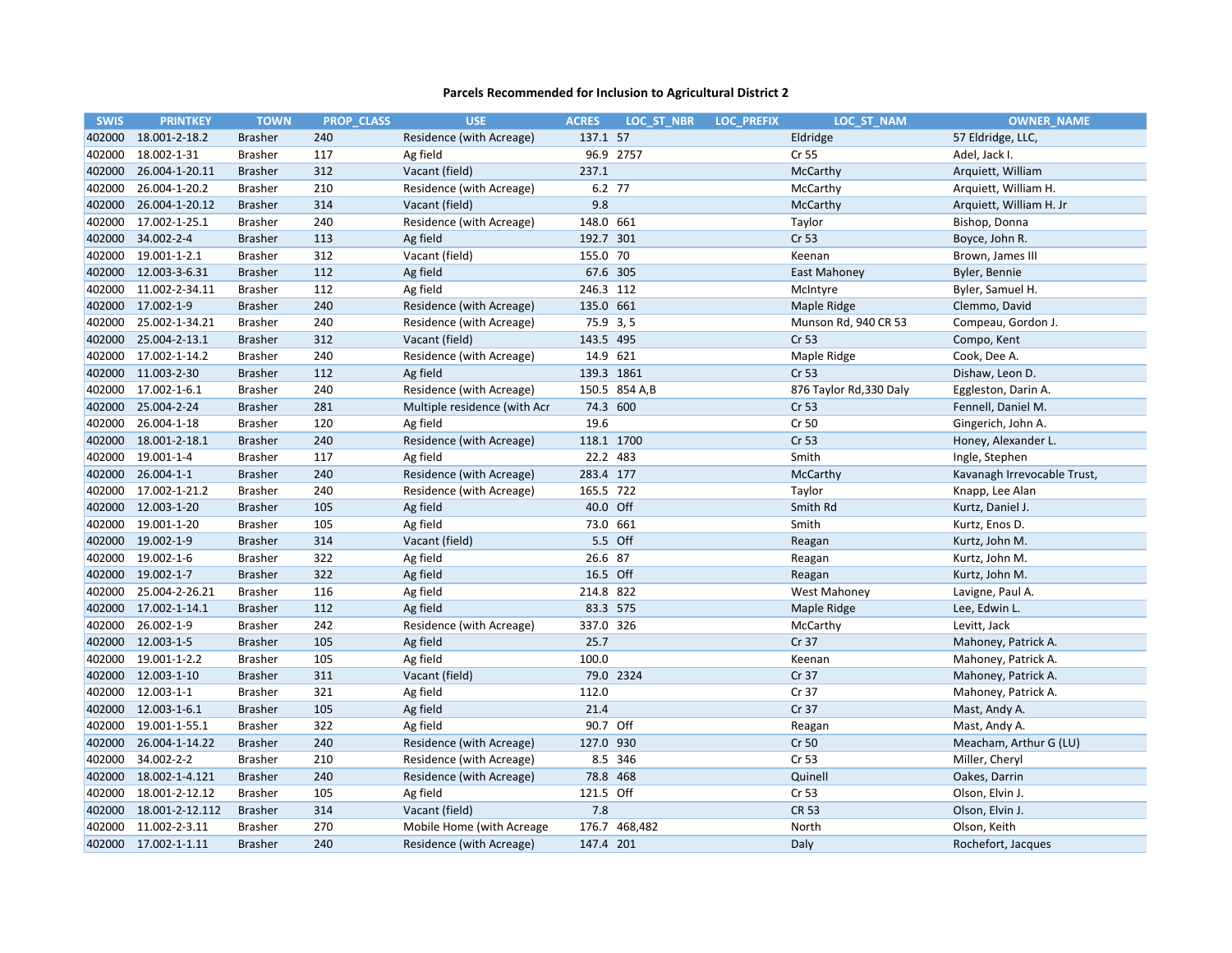| <b>SWIS</b> | <b>PRINTKEY</b>  | <b>TOWN</b>    | <b>PROP CLASS</b> | <b>USE</b>                | <b>ACRES</b> | LOC ST NBR    | <b>LOC PREFIX</b> | LOC ST NAM          | <b>OWNER NAME</b>               |
|-------------|------------------|----------------|-------------------|---------------------------|--------------|---------------|-------------------|---------------------|---------------------------------|
| 402000      | 34.002-2-1.12    | <b>Brasher</b> | 240               | Residence (with Acreage)  | 66.9         | 343           |                   | Cr 53               | Savage, Roy F.                  |
| 402000      | 26.004-1-14.121  | <b>Brasher</b> | 112               | Ag field                  | 230.1 886    |               |                   | Cr 50               | Schlabach, John D.              |
| 402000      | 10.004-9-5.1     | <b>Brasher</b> | 322               | Ag field                  | 40.3         |               |                   | Cr 37               | Snyder, Darrel J.               |
| 402000      | 25.004-2-38      | <b>Brasher</b> | 240               | Residence (with Acreage)  | 41.1 551     |               |                   | Cr 53               | Sprague, Niki Lee               |
| 402000      | 34.002-2-1.11    | <b>Brasher</b> | 270               | Mobile Home (with Acreage |              | 2.5 365       |                   | Cr 53               | Sterling, John Scott            |
| 402000      | 12.003-3-8.1     | <b>Brasher</b> | 240               | Residence (with Acreage)  | 35.6 310     |               |                   | East Mahoney        | Stowe, Robert W (LU)            |
| 402000      | 10.004-9-3       | <b>Brasher</b> | 240               | Residence (with Acreage)  | 112.1 1060   |               |                   | Cr 37               | Taber, Kenneth R.               |
| 402000      | 17.004-1-18      | <b>Brasher</b> | 105               | Ag field                  | 92.7         |               |                   | Maple Ridge         | Ward, Michael D.                |
| 402000      | 17.004-1-45      | <b>Brasher</b> | 240               | Residence (with Acreage)  | 27.6 532     |               |                   | Maple Ridge         | Ward, Michael D.                |
| 402000      | 11.002-2-2.21    | <b>Brasher</b> | 322               | Ag field                  | 93.9 Off     |               |                   | McIntyre            | Wetlands America Trust, Inc.,   |
| 402000      | 12.001-1-5       | <b>Brasher</b> | 113               | Ag field                  | 197.0 311    |               |                   | Factory             | White Pines Development Corp,   |
| 402000      | 25.004-2-25.23   | <b>Brasher</b> | 210               | Residence (with Acreage)  | 10.0 615     |               |                   | Cr 53               | Winkler, Nathan                 |
| 402000      | 25.004-2-28.13   | <b>Brasher</b> | 322               | Ag field                  | 7.3          |               |                   | West Mahoney        | Winkler, Nathan                 |
| 402000      | 12.003-1-13      | <b>Brasher</b> | 112               | Ag field                  | 124.4 237    |               |                   | Keenan              | Yoder, Rudy J.                  |
| 402289      | 116.004-3-1      | Canton         | 120               | Ag field                  | 82.2         |               |                   | Cousintown          | Aldous, Grace                   |
| 402289      | 117.001-1-21     | Canton         | 120               | Ag field                  | 50.7 Off     |               |                   | Cousintown Rd       | Aldous, Grace                   |
| 402289      | 117.003-2-2      | Canton         | 241               | Residence (with Acreage)  | 195.0 1999   |               |                   | Cr 21               | Austin, Nelson C (LU)           |
| 402289      | 117.003-2-12     | Canton         | 120               | Ag field                  | 123.2        |               |                   | <b>CR 21</b>        | Austin, Paul                    |
| 402289      | 117.003-2-3      | Canton         | 210               | Residence (with Acreage)  |              | 5.9 1986,2002 |                   | Cr 21               | Baker, William                  |
| 402289      | 117.003-2-10.1   | Canton         | 120               | Ag field                  | 163.8        |               |                   | <b>CR 21</b>        | Baker, William M.               |
| 402289      | 117.003-2-10.2   | Canton         | 314               | Vacant (field)            | 8.1          |               |                   | <b>CR 21</b>        | Baker, William M.               |
| 402289      | 102.004-1-16.11  | Canton         | 240               | Residence (with Acreage)  | 201.9 2664   |               |                   | <b>CR 21</b>        | Bessette, Susan (LU)            |
| 402289      | 102.003-2-16     | Canton         | 120               | Ag field                  | 71.1         |               |                   | <b>Eddy Pyrites</b> | Butler, Nicholas P.             |
| 402289      | 117.001-1-24.1   | Canton         | 240               | Residence (with Acreage)  | 143.6 437    |               |                   | Cousintown          | Caratsole, Mary Ellen           |
| 402289      | 102.003-2-5      | Canton         | 240               | Residence (with Acreage)  | 26.4 384     |               |                   | <b>Eddy Pyrites</b> | Conklin, John F.                |
| 402289      | 102.003-2-10.112 | Canton         | 120               | Ag field                  | 109.4        |               |                   | <b>Miner Street</b> | Corbine, George S.              |
| 402289      | 102.004-3-10.2   | Canton         | 240               | Residence (with Acreage)  | 104.1 370    |               |                   | Pink School         | Cuthbert, Wayne                 |
| 402289      | 117.001-1-22.2   | Canton         | 322               | Ag field                  | 40.8 251     |               |                   | Cousintown          | Foster, Rachelle L.             |
| 402289      | 117.003-2-9.1    | Canton         | 241               | Residence (with Acreage)  | 223.5 1912   |               |                   | Cr <sub>21</sub>    | Gerbarten Real Est Holding LLC, |
| 402289      | 117.001-1-20.21  | Canton         | 113               | Ag field                  | 229.1 332    |               |                   | Cousintown          | Green, Arthur                   |
| 402289      | 117.001-1-22.1   | Canton         | 120               | Ag field                  | 33.4         |               |                   | Cousintown          | Green, Arthur                   |
| 402289      | 102.004-3-10.11  | Canton         | 270               | Mobile Home (with Acreage | 89.2 345     |               |                   | Pink School         | Joseph A Elsaesser Lvg Trust,   |
| 402289      | 102.003-2-8      | Canton         | 910               | Private Forest            | 209.3        |               |                   | Jingleville         | LaMarche, Philip K.             |
| 402289      | 102.003-2-19.11  | Canton         | 120               | Ag field                  | 174.5        |               |                   | <b>Eddy Pyrites</b> | Lapoint, Frederick              |
| 402289      | 102.004-1-17     | Canton         | 322               | Ag field                  | 53.4 315     |               |                   | Pink School         | Marion, David J.                |
| 402289      | 102.004-2-11     | Canton         | 240               | Residence (with Acreage)  | 54.5 333     |               |                   | Pink School         | McAllister, Matthew             |
| 402289      | 117.003-2-1.1    | Canton         | 241               | Residence (with Acreage)  | 156.2 128    |               |                   | Cousintown          | McRobbie (Estate), Isla         |
| 402289      | 102.004-1-3      | Canton         | 241               | Residence (with Acreage)  |              | 79.0 2645     |                   | Cr 21               | Olin, Ernest                    |
| 402289      | 102.004-1-44     | Canton         | 240               | Residence (with Acreage)  |              | 92.0 2591     |                   | Cr <sub>21</sub>    | Parker, Christian R.            |
| 402289      | 102.004-1-39.11  | Canton         | 240               | Residence (with Acreage)  |              | 71.1 2625     |                   | Cr 21               | Randi, Cynthia                  |
| 402289      | 102.003-1-14.11  | Canton         | 241               | Residence (with Acreage)  | 45.9 301     |               |                   | <b>Eddy Pyrites</b> | Rayburn, Bryan                  |
| 402289      | 102.003-1-16     | Canton         | 241               | Residence (with Acreage)  | 141.0 241    |               |                   | <b>Eddy Pyrites</b> | Rayburn, Bryan                  |
| 402289      | 117.003-2-11.2   | Canton         | 314               | Vacant (field)            |              | 2.5 1900      |                   | Cr <sub>21</sub>    | Robert, Susan                   |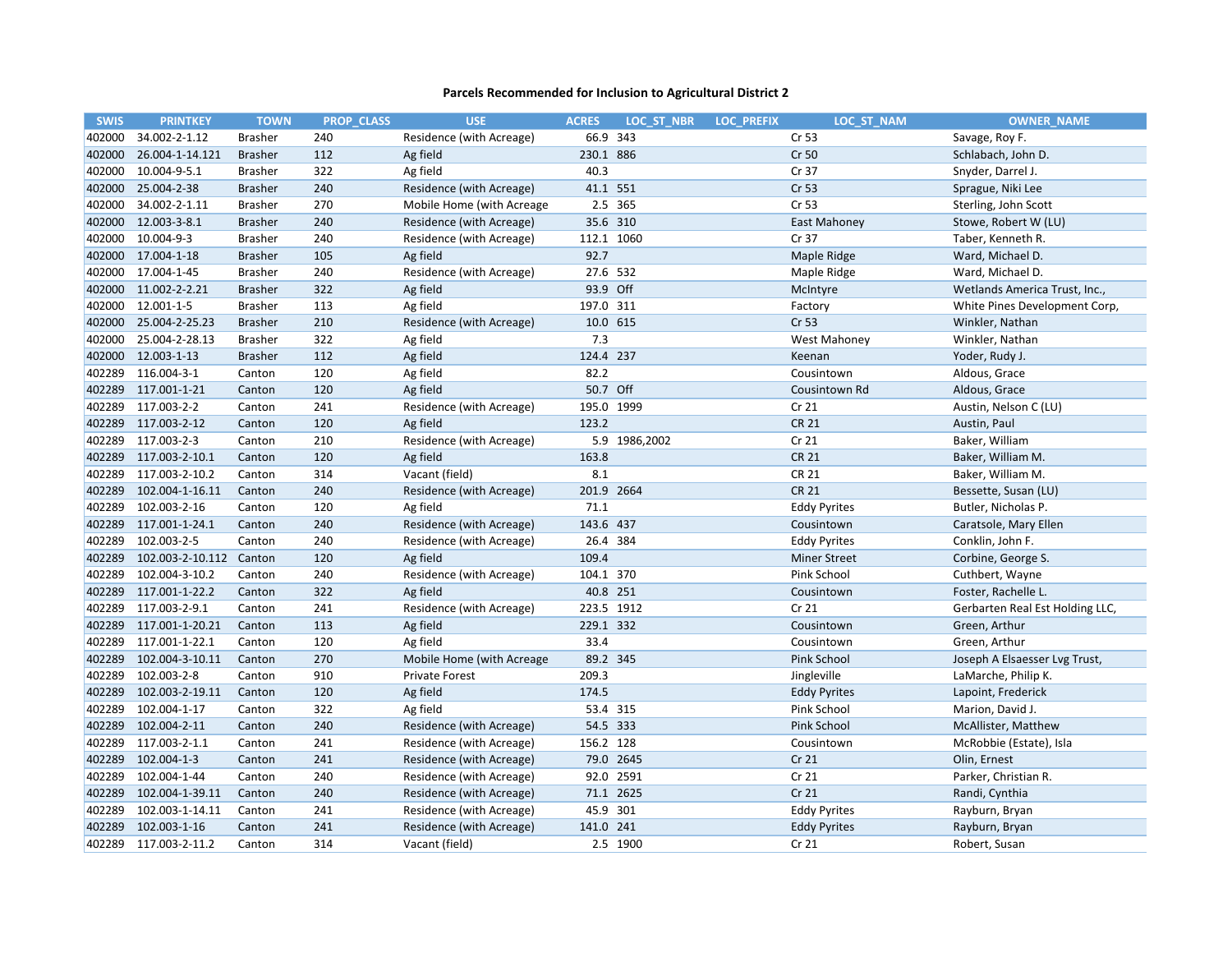| <b>SWIS</b> | <b>PRINTKEY</b> | <b>TOWN</b> | <b>PROP CLASS</b> | <b>USE</b>                   | <b>ACRES</b> | LOC ST NBR      | <b>LOC PREFIX</b> | LOC ST NAM          | <b>OWNER NAME</b>              |
|-------------|-----------------|-------------|-------------------|------------------------------|--------------|-----------------|-------------------|---------------------|--------------------------------|
| 402289      | 117.002-1-53    | Canton      | 112               | Ag field                     | 183.5 307    |                 |                   | Town Line           | Shetler, Emmanuel M.           |
| 402289      | 102.003-1-12.2  | Canton      | 322               | Ag field                     |              | 42.8 433        |                   | <b>Eddy Pyrites</b> | Smith, Paul S.                 |
| 402289      | 117.002-1-14.11 | Canton      | 240               | Residence (with Acreage)     | 152.8 1      |                 |                   | Sugar Hill Ln/Pvt   | Snyder, James P.               |
| 402289      | 103.001-3-10.1  | Canton      | 210               | Residence (with Acreage)     |              | 2.1 3151        |                   | Cr <sub>21</sub>    | Stevenson, Christopher G.      |
| 402289      | 103.001-3-10.2  | Canton      | 312               | Vacant (field)               |              | 3.6 3161        |                   | <b>CR 21</b>        | Stevenson, Christopher G.      |
| 402289      | 102.002-2-4.1   | Canton      | 322               | Ag field                     | 73.6         |                 |                   | <b>CR 21</b>        | Stevenson, Christopher G.      |
| 402289      | 102.003-2-3.112 | Canton      | 120               | Ag field                     | 85.2         |                 |                   | <b>Eddy Pyrites</b> | Taberski, Michael              |
| 402289      | 102.003-2-3.111 | Canton      | 120               | Ag field                     | 56.6         |                 |                   | <b>Eddy Pyrites</b> | Taberski, Terry C.             |
| 402289      | 117.002-1-15    | Canton      | 241               | Residence (with Acreage)     | 215.4 187    |                 |                   | Town Line           | Vinyard, Anne (LU)             |
| 402289      | 117.003-2-11.11 | Canton      | 210               | Residence (with Acreage)     |              | 96.8 1825       |                   | Cr 21               | White, Robert J. Jr            |
| 404600      | 56.003-5-15     | Hopkinton   | 620               | Religious (with field)       |              | 211.6 165,165A, |                   | 185 Sheldon         | BCM International Inc,         |
| 404600      | 67.001-2-19.13  | Hopkinton   | 105               | Ag field                     | 21.2 Off     |                 |                   | Sh 11B              | Eakins, Richard S.             |
| 404600      | 66.002-2-13     | Hopkinton   | 322               | Ag field                     | 116.0        |                 |                   | <b>CR 56</b>        | Greene, Timothy A.             |
| 404600      | 66.002-2-3.2    | Hopkinton   | 322               | Ag field                     | 51.3         |                 |                   | <b>SH 11B</b>       | Puffer, Donald & Joshua        |
| 404800      | 56.002-2-4.1    | Lawrence    | 280               | Multiple residence (with Acr |              | 179.0 400,408   |                   | <b>CR 51</b>        | Busch, Howard J. Sr            |
| 404800      | 57.002-1-20     | Lawrence    | 312               | Vacant (field)               | 141.7 135    |                 |                   | Savage              | Carmen, Petri R.               |
| 404800      | 56.004-2-21     | Lawrence    | 323               | Ag field                     | 11.4 Off     |                 |                   | <b>CR 51</b>        | Collette, Carl                 |
| 404800      | 56.002-2-7.21   | Lawrence    | 240               | Residence (with Acreage)     | 26.0 348     |                 |                   | <b>CR 51</b>        | Hay, William                   |
| 404800      | 57.002-1-11     | Lawrence    | 240               | Residence (with Acreage)     |              | 140.2 3940      |                   | <b>SH 11B</b>       | JPL Farms, Inc,                |
| 404800      | 56.004-2-20     | Lawrence    | 210               | Residence (with Acreage)     |              | 8.2 37,41       |                   | <b>CR 51</b>        | McAllister, Elizabeth (LU)     |
| 404800      | 57.001-1-19     | Lawrence    | 240               | Residence (with Acreage)     | 38.6 180     |                 |                   | Denton              | Miller, Eli S.                 |
| 404800      | 56.004-2-10.22  | Lawrence    | 322               | Ag field                     | 25.1         |                 |                   | Denton              | Miller, Eli S.                 |
| 404800      | 56.004-2-10.212 | Lawrence    | 240               | Residence (with Acreage)     |              | 34.8 185        |                   | Water               | Schlabach, Noah A.             |
| 404800      | 56.004-2-10.211 | Lawrence    | 240               | Residence (with Acreage)     |              | 31.4 115        |                   | Water               | Schlabach, Samuel N.           |
| 404800      | 56.002-2-12     | Lawrence    | 323               | Ag field                     | 26.5         |                 |                   | Denton              | Seaway Timber Harvesting Inc,  |
| 404800      | 57.001-1-17.22  | Lawrence    | 323               | Ag field                     |              | 51.9 305        |                   | Mcewen              | Seaway Timber Harvesting, Inc, |
| 405000      | 61.002-1-29     | Lisbon      | 120               | Ag field                     | 22.8         |                 |                   | Murphy              | Acres, Kevin D.                |
| 405000      | 61.002-1-3.3    | Lisbon      | 120               | Ag field                     | 22.3         |                 |                   | Swamp               | Acres, Kevin D.                |
| 405000      | 61.001-1-35.12  | Lisbon      | 241               | Residence (with Acreage)     |              | 33.2 340        |                   | Hardscrabble        | Barney, Michael A.             |
| 405000      | 51.003-1-2.111  | Lisbon      | 116               | Ag field                     |              | 48.0 1090       |                   | Fulton              | Brenno Revocable Trust,        |
| 405000      | 50.004-1-3.1    | Lisbon      | 910               | <b>Private Forest</b>        | 109.2        |                 |                   | <b>Baker</b>        | Brunet, Eric W & Tonya A       |
| 405000      | 61.001-1-4      | Lisbon      | 910               | <b>Private Forest</b>        | 110.1        |                 |                   | Farden              | Camarda, Thomas L.             |
| 405000      | 49.001-1-47.1   | Lisbon      | 117               | Ag field                     | 163.7 92     |                 |                   | Cr 28               | Carlisle, Preston              |
| 405000      | 50.004-2-12.2   | Lisbon      | 120               | Ag field                     | 60.2         |                 |                   | Cr 27               | Chester, Howard Allen          |
| 405000      | 50.004-2-28.2   | Lisbon      | 120               | Ag field                     | 68.8         |                 |                   | Cr 27               | Chester, Howard Allen          |
| 405000      | 50.004-2-30.11  | Lisbon      | 120               | Ag field                     | 111.6        |                 |                   | Baker               | Chester, Howard Allen          |
| 405000      | 51.003-1-18.1   | Lisbon      | 113               | Ag field                     | 113.1 956    |                 |                   | Fulton              | Finley, Russell J.             |
| 405000      | 51.003-1-16.2   | Lisbon      | 120               | Ag field                     |              | 1.6 1041        |                   | Fulton              | Finley, Russell J.             |
| 405000      | 61.002-2-3      | Lisbon      | 120               | Ag field                     | 65.9         |                 |                   | Fulton              | Finley, Russell J.             |
| 405000      | 61.001-1-36     | Lisbon      | 120               | Ag field                     | 53.2         |                 |                   | Hardscrabble        | Five Mile Farms,               |
| 405000      | 61.002-1-7.212  | Lisbon      | 240               | Residence (with Acreage)     | 10.9 685     |                 |                   | Murphy              | Forsythe, David W.             |
| 405000      | 61.002-1-30     | Lisbon      | 120               | Ag field                     | 32.1         |                 |                   | Murphy              | Forsythe, John H & Etal        |
| 405000      | 50.001-2-25     | Lisbon      | 240               | Residence (with Acreage)     | 153.7 72     |                 |                   | Scott               | Gray, Suzanne M (LU)           |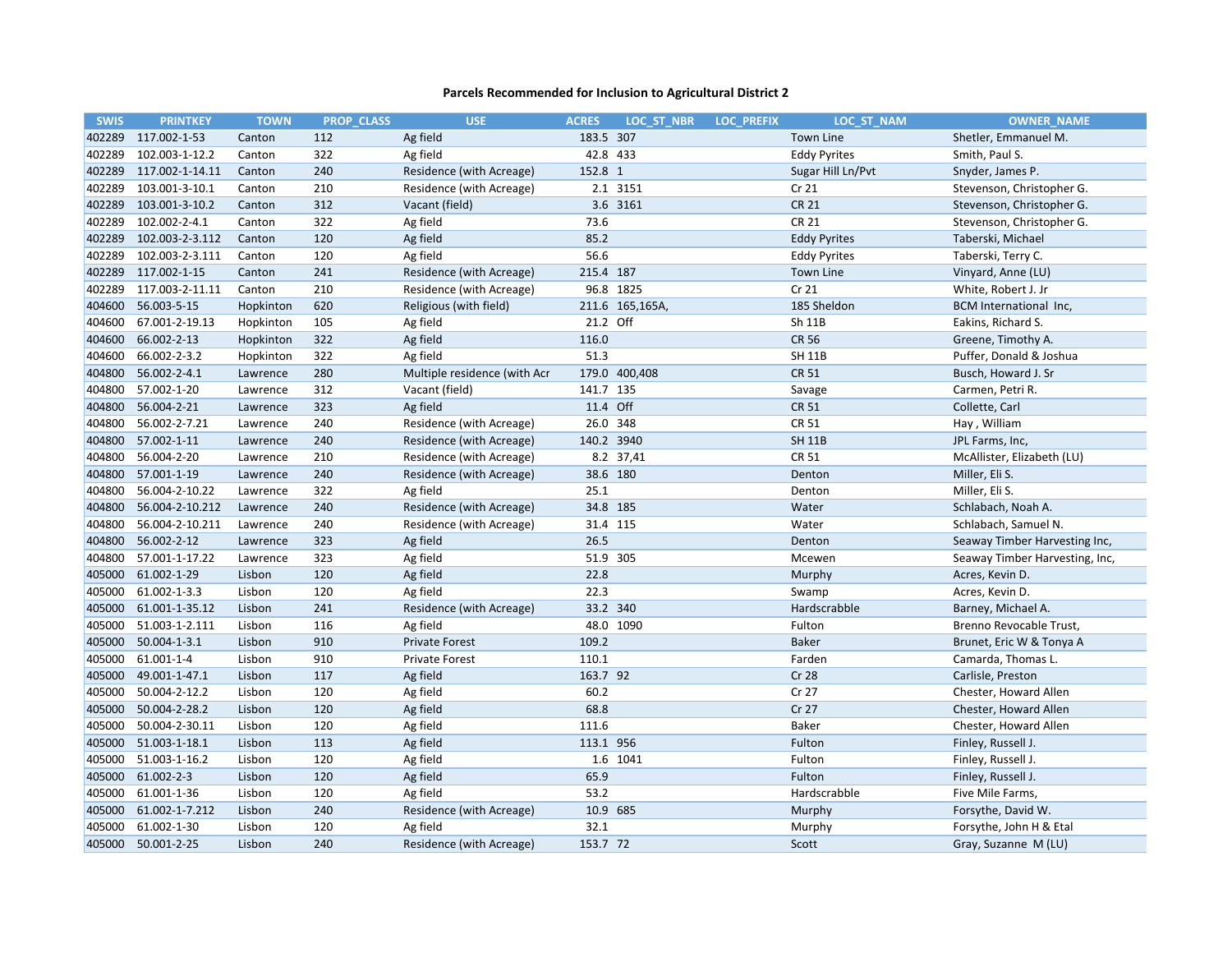| <b>SWIS</b> | <b>PRINTKEY</b>    | <b>TOWN</b> | <b>PROP CLASS</b> | <b>USE</b>               | <b>ACRES</b> | LOC ST NBR     | <b>LOC PREFIX</b> | LOC ST NAM            | <b>OWNER NAME</b>              |
|-------------|--------------------|-------------|-------------------|--------------------------|--------------|----------------|-------------------|-----------------------|--------------------------------|
| 405000      | 60.002-3-35        | Lisbon      | 241               | Residence (with Acreage) | 50.1         | 345            |                   | Hardscrabble          | Hayden, Darrell W.             |
| 405000      | 61.002-2-1.11      | Lisbon      | 120               | Ag field                 | 91.4         |                |                   | Fulton                | Jim Smith                      |
| 405000      | 48.002-3-12        | Lisbon      | 120               | Ag field                 | 15.8         |                |                   | Chimney Island Dr/pvt | Jones, Russell E.              |
| 405000      | 50.001-2-23.13     | Lisbon      | 120               | Ag field                 | 183.5        |                |                   | O'Neil                | Kelley, Michelle & ETAL        |
| 405000      | 49.001-2-3         | Lisbon      | 120               | Ag field                 | 73.9         |                |                   | Wood                  | Knollwood Farm LLC,            |
| 405000      | 40.003-1-3.1       | Lisbon      | 120               | Ag field                 | 212.2        |                |                   | <b>Cold Spring</b>    | Knollwood Farms LLC,           |
| 405000      | 49.003-1-9.2       | Lisbon      | 120               | Ag field                 | 18.0         |                |                   | <b>Bouck</b>          | Knollwood Farms LLC,           |
| 405000      | 61.002-1-2.1       | Lisbon      | 240               | Residence (with Acreage) | 74.2 581     |                |                   | Murphy                | Larock, Glen G (Lu)            |
| 405000      | 51.003-1-13.1      | Lisbon      | 240               | Residence (with Acreage) | 219.2 95     |                |                   | Maple Island          | McBath, David P.               |
| 405000      | 50.004-2-12.1      | Lisbon      | 120               | Ag field                 | 40.3 Off     |                |                   | Cr 27                 | McDonell, Marc A.              |
| 405000      | 29.003-1-25.212    | Lisbon      | 314               | Vacant (field)           |              | 2.2 Off        |                   | Sh 37                 | McGrath, Gerald E.             |
| 405000      | 51.003-1-16.1      | Lisbon      | 240               | Residence (with Acreage) |              | 24.3 1069      |                   | Fulton                | Morrow, Kenneth W.             |
| 405000      | 29.003-1-25.211    | Lisbon      | 120               | Ag field                 | 21.8         |                |                   | SH 37                 | Murdock, Mathew                |
| 405000      | 50.004-2-25        | Lisbon      | 112               | Ag field                 |              | 83.2 8129,8137 |                   | Cr 27                 | Parker, Roger N.               |
| 405000      | 50.004-2-2.1       | Lisbon      | 240               | Residence (with Acreage) |              | 42.0 8279      |                   | Cr 27                 | Parker, Roger N.               |
| 405000      | 51.003-1-8         | Lisbon      | 322               | Ag field                 | 60.9 Off     |                |                   | Maple Island          | Rexford, Alan L.               |
| 405000      | 50.002-2-8.1       | Lisbon      | 312               | Vacant (field)           |              | 51.5 8289      |                   | Cr 27                 | Sherman, Alan C.               |
| 405000      | 50.004-2-1.11      | Lisbon      | 120               | Ag field                 | 42.9         |                |                   | <b>Baker</b>          | Sherman, Allan                 |
| 405000      | 50.004-2-4.2       | Lisbon      | 240               | Residence (with Acreage) | 11.6 15      |                |                   | Cr 30                 | Smith, Jayson                  |
| 405000      | 61.002-1-5         | Lisbon      | 116               | Ag field                 | 66.6 673     |                |                   | Murphy                | Snyder, Cathy A.               |
| 405000      | 51.003-1-19        | Lisbon      | 240               | Residence (with Acreage) |              | 88.3 7818      |                   | Cr 27                 | Swartzentruber, Daniel         |
| 405000      | 51.003-1-3.11      | Lisbon      | 112               | Ag field                 | 120.2 1112   |                |                   | Fulton                | Swartzentruber, Rudy E.        |
| 405000      | 51.003-1-14        | Lisbon      | 240               | Residence (with Acreage) | 76.2 35      |                |                   | Maple Island          | Todd, Robin                    |
| 405000      | 50.004-2-24        | Lisbon      | 240               | Residence (with Acreage) |              | 62.4 8063,8073 |                   | Cr 27                 | Ward, Jeffery D.               |
| 405289      | 8.004-2-39         | Louisville  | 210               | Residence (with Acreage) | 15.0 148     |                |                   | Whalen                | Baillargeon, Dewayne R.        |
| 405289      | 14.002-1-31.2      | Louisville  | 312               | Vacant (field)           | 24.9 Off     |                |                   | <b>SH 37</b>          | Brannen, Patrick               |
| 405289      | 15.001-1-36.2      | Louisville  | 240               | Residence (with Acreage) |              | 18.6 6159      |                   | Cr 14                 | Curran, Lee A.                 |
| 405289      | 15.001-1-35        | Louisville  | 311               | Vacant (field)           | 5.0          |                |                   | Cr 14                 | Curran, Lee R.                 |
| 405289      | 14.002-1-8.112     | Louisville  | 105               | Ag field                 | 169.0        |                |                   | Sh 37                 | Curran, Lee Richard            |
| 405289      | 14.004-1-8         | Louisville  | 910               | <b>Private Forest</b>    | 243.3 290    |                |                   | <b>Coles Creek</b>    | Fobare Lake Farm LLC,          |
| 405289      | 14.002-1-31.3      | Louisville  | 105               | Ag field                 | 57.6         |                |                   | <b>SH 37</b>          | Fobare Lake Farms LLC,         |
| 405289      | 14.002-1-29        | Louisville  | 314               | Vacant (field)           |              | 1.2 13830      |                   | Sh 37                 | Fobare Lake Farms, LLC,        |
| 405289      | 14.002-1-4.12      | Louisville  | 240               | Residence (with Acreage) |              | 7.1 13623      |                   | Sh 37                 | In-Law Ventures LLC,           |
| 405289      | 15.003-1-16.3      | Louisville  | 330               | Ag field                 | 373.9        |                |                   | <b>CR 14</b>          | JMT Property Associates LLC,   |
| 405289      | 8.004-2-9.12       | Louisville  | 210               | Residence (with Acreage) |              | 7.1 130        |                   | Whalen                | Lachance, Lisa A.              |
|             | 405289 14.002-1-17 | Louisville  | 322               | Ag field                 | 71.3         |                |                   | Sh 37                 | LaDuke, Dureen Marie           |
| 405289      | 14.002-1-18        | Louisville  | 322               | Ag field                 | 86.3         |                |                   | Sh 37                 | LaDuke, Dureen Marie           |
| 405289      | 14.002-1-4.2       | Louisville  | 311               | Vacant (field)           | 71.0         |                |                   | Sh 37                 | LaDuke, Gary L & Dureen (LU)   |
| 405289      | 14.002-1-22        | Louisville  | 322               | Ag field                 |              | 253.4 13472    |                   | Sh 37                 | New York State DEC,            |
| 405289      | 8.004-2-9.21       | Louisville  | 240               | Residence (with Acreage) |              | 7.7 162        |                   | Whalen                | Nichols, Alexander A.V.        |
| 405289      | 14.002-1-7         | Louisville  | 210               | Residence (with Acreage) |              | 6.1 13793      |                   | Sh 37                 | Seaway Timber Harvesting Inc,  |
| 405289      | 8.004-2-38         | Louisville  | 322               | Ag field                 | 77.8         |                |                   | Whalen                | Seaway Timber Harvesting Inc,  |
| 405289      | 14.002-1-8.111     | Louisville  | 105               | Ag field                 | 66.9         |                |                   | Sh 37                 | Seaway Timber Harvesting, Inc, |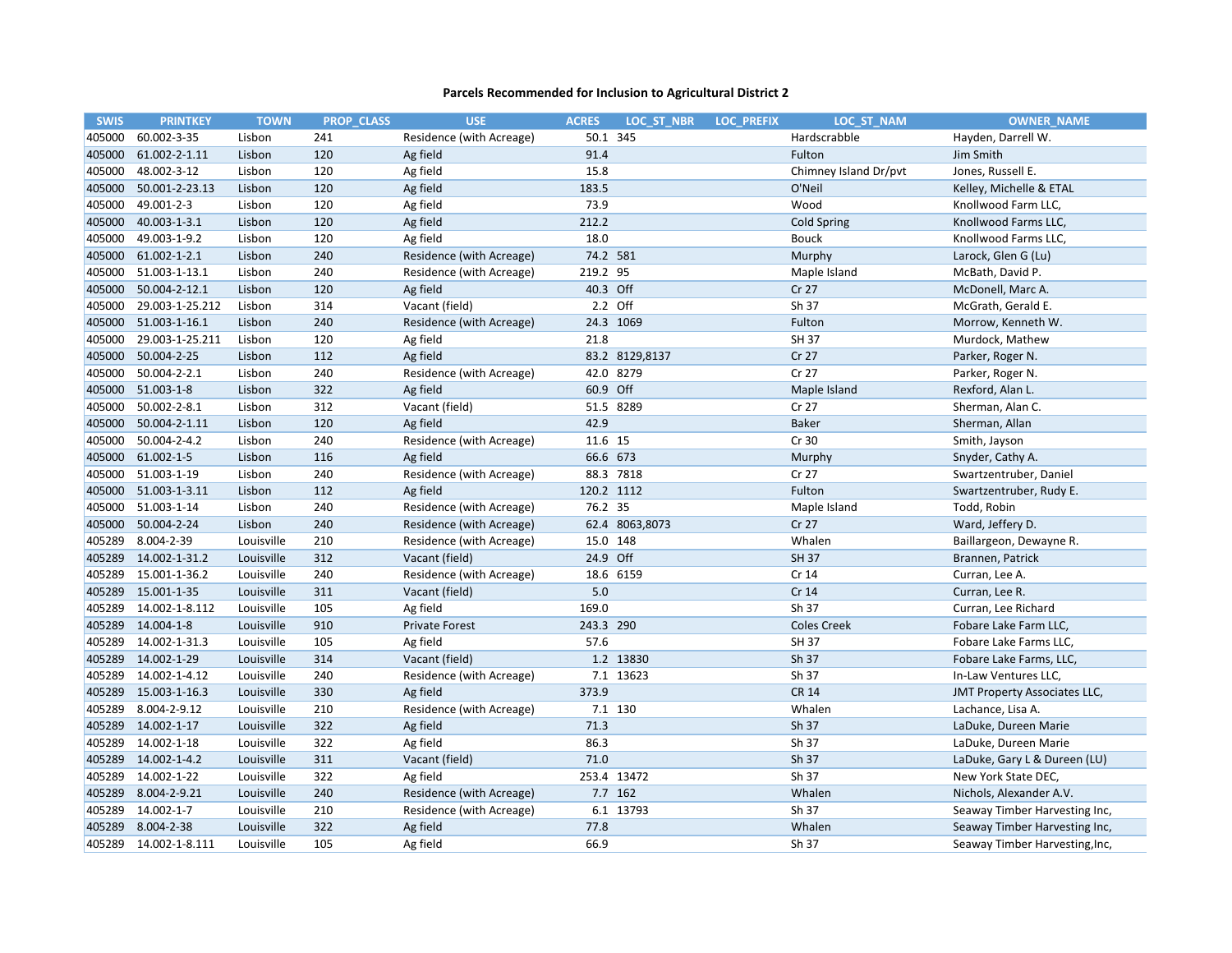| <b>SWIS</b> | <b>PRINTKEY</b>    | <b>TOWN</b> | <b>PROP CLASS</b> | <b>USE</b>                 | <b>ACRES</b> | LOC ST NBR    | <b>LOC PREFIX</b> | LOC ST NAM          | <b>OWNER NAME</b>             |
|-------------|--------------------|-------------|-------------------|----------------------------|--------------|---------------|-------------------|---------------------|-------------------------------|
| 405289      | 15.003-1-19        | Louisville  | 210               | Residence (with Acreage)   |              | 11.1 5893     |                   | Cr 14               | Sullivan, Michael             |
| 405289      | 14.002-1-4.11      | Louisville  | 322               | Ag field                   | 57.0         |               |                   | Sh 37               | Tredo, Robert                 |
| 405600      | 31.002-1-20.1      | Madrid      | 240               | Residence (with Acreage)   | 12.0 741     |               |                   | <b>CR 44</b>        | Basford, Erin                 |
| 405600      | 31.002-3-2         | Madrid      | 314               | Vacant (field)             | 9.5          |               |                   | <b>CR 44</b>        | Campbell, Michael             |
| 405600      | 31.001-2-36        | Madrid      | 314               | Vacant (field)             | 8.0          |               |                   | <b>CR 14</b>        | Fobare Lake Farm, LLC,        |
| 405600      | 31.002-1-20.2      | Madrid      | 105               | Ag field                   | 157.8        |               |                   | <b>CR 44</b>        | Seaway Timber Harvesting Inc, |
| 405801      | 10.077-1-12        | Massena     | 311               | Vacant (field)             | 6.6          |               |                   | <b>CR 37</b>        | Miller, Thomas C.             |
| 405889      | 11.001-1-24.1      | Massena     | 321               | Ag field                   | 59.5         |               |                   | Sh 37C              | Aldrich, Vaughn N.            |
| 405889      | $5.004 - 1 - 22.2$ | Massena     | 112               | Ag field                   |              | 72.7 122,122A |                   | Fregoe              | Avery, Keith                  |
| 405889      | $5.004 - 1 - 23$   | Massena     | 120               | Ag field                   |              | 108.2 71,112  |                   | Fregoe              | Avery, Keith                  |
| 405889      | 10.003-3-25        | Massena     | 314               | Vacant (field)             |              | 9.0 575       |                   | Cr 37               | Beckstead, Donald J.          |
| 405889      | 10.002-4-7.11      | Massena     | 312               | Vacant (field)             |              | 27.5 1123     | ${\sf N}$         | Racquette River     | Benware, Jessica              |
| 405889      | 10.002-4-8         | Massena     | 321               | Ag field                   | 25.5         |               | ${\sf N}$         | Racquette River     | Benware, Jessica              |
| 405889      | 11.001-1-27        | Massena     | 210               | Residence (with Acreage)   | 34.1 67      |               |                   | Hall                | Bishop, Walter                |
| 405889      | $5.004 - 1 - 27$   | Massena     | 117               | Ag field                   | 61.0 273     |               | S                 | <b>Grasse River</b> | Burke, Jodi                   |
| 405889      | 10.002-6-16        | Massena     | 105               | Ag field                   | 93.5         |               | ${\sf N}$         | Racquette River     | Carvill, Robert G.            |
| 405889      | 10.002-6-17        | Massena     | 240               | Residence (with Acreage)   | 90.6 758     |               | ${\sf N}$         | Racquette River     | Carvill, Robert G.            |
| 405889      | 10.002-4-10.1      | Massena     | 112               | Ag field                   |              | 76.3 1189     | ${\sf N}$         | Racquette River     | Chase, Phyllis C (LU)         |
| 405889      | 5.004-1-78.211     | Massena     | 322               | Ag field                   | 219.5        |               |                   | Cr <sub>42</sub>    | Coupal II, LLC,               |
| 405889      | $6.003 - 1 - 8.2$  | Massena     | 240               | Residence (with Acreage)   | 62.3 230     |               |                   | Roosevelt           | Curran, Phoebe H.             |
| 405889      | 10.002-6-15.11     | Massena     | 113               | Ag field                   | 101.5 832    |               | ${\sf N}$         | Racquette River     | Dishaw, Stephen C.            |
| 405889      | 11.001-1-31.111    | Massena     | 210               | Residence (with Acreage)   |              | 4.5 116       |                   | Hall                | Durant, Gary E.               |
| 405889      | 10.002-6-3.2       | Massena     | 105               | Ag field                   | 66.6 Off     |               | ${\sf N}$         | Racquette River     | Edson, Dale                   |
| 405889      | 10.002-6-14.2      | Massena     | 112               | Ag field                   | 86.0 859     |               | N                 | Racquette River     | Edson, Dale                   |
| 405889      | $5.004 - 1 - 6.22$ | Massena     | 105               | Ag field                   | 37.1         |               |                   | Cr 42               | Engstrom, Clifford            |
| 405889      | 10.002-6-20        | Massena     | 240               | Residence (with Acreage)   | 39.0 955     |               | ${\sf N}$         | Racquette River     | Hamilton, Mary E.             |
| 405889      | 5.004-1-25.112     | Massena     | 240               | Residence (with Acreage)   | 201.3 326    |               |                   | Haverstock          | Haverstock Estates, LLC,      |
| 405889      | $6.003 - 1 - 10$   | Massena     | 210               | Residence (with Acreage)   |              | 2.4 285       |                   | Roosevelt           | Koboski, Kim                  |
| 405889      | 6.003-1-25.111     | Massena     | 312               | Vacant (field)             | 38.0 284     |               |                   | Roosevelt           | Koboski, Kim                  |
| 405889      | 10.003-3-61        | Massena     | 322               | Ag field                   | 232.4        |               |                   | Cr 37               | Kofman, Chani etal            |
| 405889      | $5.004 - 2 - 18$   | Massena     | 240               | Residence (with Acreage)   | 28.3 176     |               |                   | Fregoe              | Langtry, Kevin                |
| 405889      | 10.002-5-28.111    | Massena     | 416               | Mobile Home Park (with Acr |              | 87.7 452,454  |                   | Cr 46               | LaRue Family Trust,           |
| 405889      | 6.003-1-25.12      | Massena     | 270               | Mobile Home (with Acreage  | 25.1 272     |               |                   | Roosevelt           | Lawrence, Craig E.            |
| 405889      | 6.003-1-45.1       | Massena     | 270               | Mobile Home (with Acreage  | 36.8 269     |               |                   | Roosevelt           | Love, Virgil                  |
| 405889      | 10.003-3-22.112    | Massena     | 113               | Ag field                   | 16.7 523     |               |                   | Cr 37               | Lucey, Derrick W.             |
| 405889      | 10.012-1-10        | Massena     | 322               | Ag field                   |              | 16.0 1057     | ${\sf N}$         | Racquette River     | Massena Land Corporation,     |
| 405889      | 10.004-2-9.1       | Massena     | 240               | Residence (with Acreage)   | 74.7 180     |               |                   | Carey               | Mast, Jacob E.                |
| 405889      | $5.004 - 1 - 2.1$  | Massena     | 240               | Residence (with Acreage)   | 100.1 863    |               |                   | Cr 42               | Maxwell, Eleanor (Trust)      |
| 405889      | $5.004 - 1 - 2.2$  | Massena     | 240               | Residence (with Acreage)   | 53.6 820     |               |                   | Cr 42               | Maxwell, Scott M.             |
| 405889      | 10.003-3-63.1      | Massena     | 240               | Residence (with Acreage)   | 151.8 218    |               |                   | Cr 37               | Miller, Thomas C.             |
| 405889      | 10.002-4-6.12      | Massena     | 323               | Ag field                   | 15.5         |               |                   | Haverstock          | Olson, Michael J.             |
| 405889      | 10.003-2-43.1      | Massena     | 241               | Residence (with Acreage)   | 92.4 545     |               | Ν                 | Racquette River     | Post Joint Living Trust,      |
| 405889      | 10.003-3-62        | Massena     | 240               | Residence (with Acreage)   | 12.2 280     |               |                   | Cr 37               | Poupore, Richard J. Jr.       |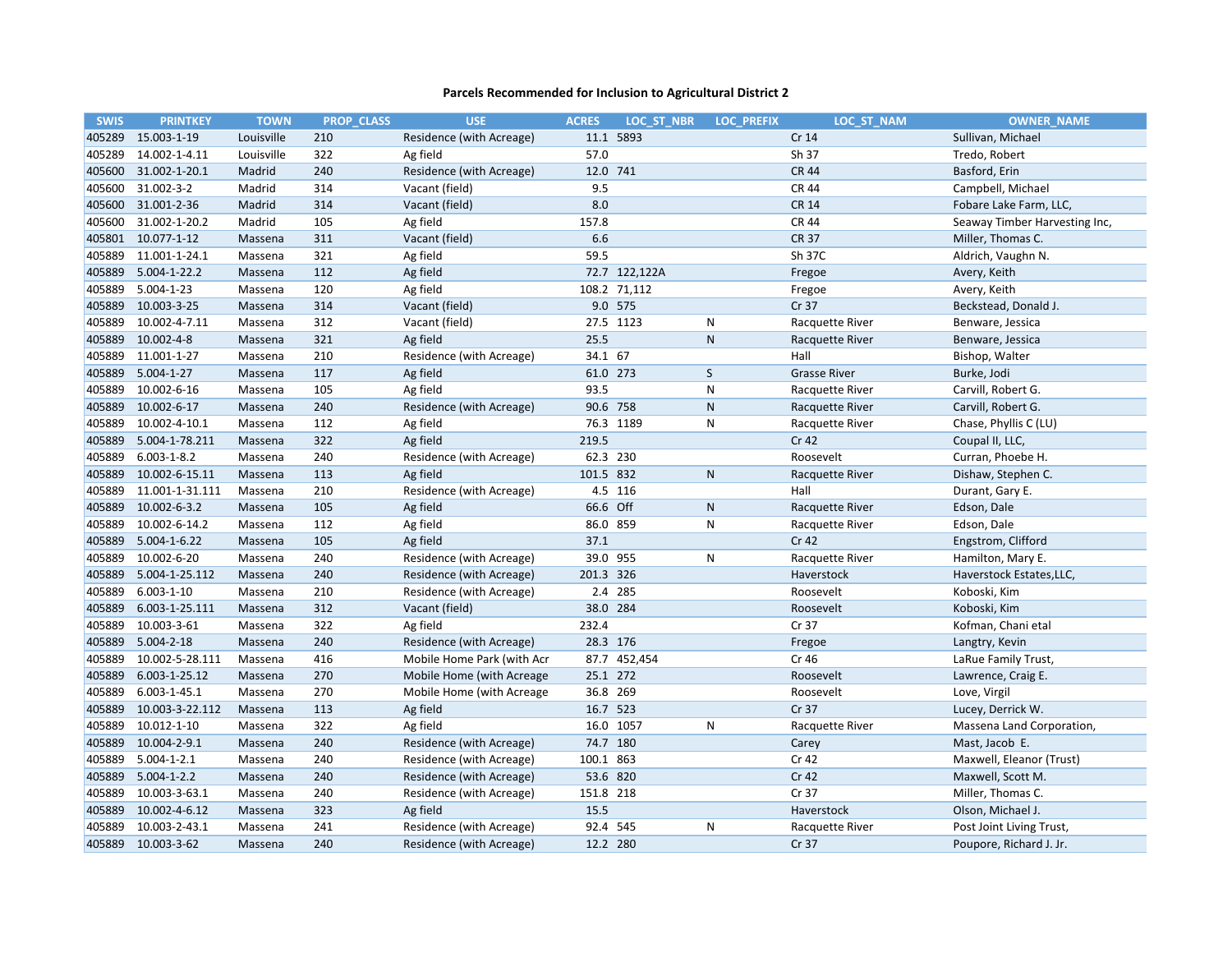| <b>SWIS</b> | <b>PRINTKEY</b>   | <b>TOWN</b> | <b>PROP CLASS</b> | <b>USE</b>               | <b>ACRES</b> | LOC ST NBR       | <b>LOC PREFIX</b> | LOC ST NAM      | <b>OWNER NAME</b>            |
|-------------|-------------------|-------------|-------------------|--------------------------|--------------|------------------|-------------------|-----------------|------------------------------|
| 405889      | 10.004-3-30.1     | Massena     | 210               | Residence (with Acreage) | 25.8 259     |                  |                   | Carey           | Pullmain, Alyssa             |
| 405889      | 5.003-1-7.111     | Massena     | 105               | Ag field                 | 140.2        |                  |                   | Donaghue        | Rickard, Thomas A & Nancy L. |
| 405889      | 5.004-1-24.1      | Massena     | 322               | Ag field                 | 40.0         |                  |                   | Fregoe          | Seaway Timber Harvesting,    |
| 405889      | $6.003 - 1 - 8.1$ | Massena     | 241               | Residence (with Acreage) | 45.1 231     |                  |                   | Roosevelt       | Sharlow, Jerry M.            |
| 405889      | 10.004-1-5.11     | Massena     | 240               | Residence (with Acreage) | 25.0 717     |                  | ${\sf N}$         | Racquette River | Tisdel, Lori J.              |
| 405889      | 10.001-4-2.1      | Massena     | 321               | Ag field                 | 31.8         |                  |                   | O'Neil          | Town, Of Massena             |
| 405889      | $6.003 - 1 - 13$  | Massena     | 112               | Ag field                 |              | 73.3 331, 369    |                   | Roosevelt       | Wengerd, Christian E.        |
| 405889      | 11.002-1-1.12     | Massena     | 112               | Ag field                 |              | 222.4 33, 53, 73 |                   | Hall Rd Ext     | Wengerd, Enos B.             |
| 405889      | 11.001-1-31.112   | Massena     | 113               | Ag field                 | 90.0 115     |                  |                   | Hall            | Wengerd, Enos B.             |
| 405889      | 6.003-1-49        | Massena     | 322               | Ag field                 | 19.5 Off     |                  |                   | Roosevelt       | Wengerd, Enos B.             |
| 406289      | 33.003-2-6.111    | Norfolk     | 210               | Residence (with Acreage) | 29.7 267     |                  |                   | O'Brian         | Almasy, Tony J.              |
| 406289      | 43.001-1-16.1     | Norfolk     | 240               | Residence (with Acreage) | 133.0 145    |                  |                   | Murphy          | Blair, Martin S. Sr          |
| 406289      | 43.001-1-31       | Norfolk     | 240               | Residence (with Acreage) | 28.6 112     |                  |                   | O'Brian         | Breit, Jill R.               |
| 406289      | 42.002-3-3.12     | Norfolk     | 240               | Residence (with Acreage) | 57.7 396     |                  |                   | Regan           | Burnap, Russell J.           |
| 406289      | 32.002-4-1.1      | Norfolk     | 330               | Ag field                 | 18.5         |                  |                   | SH 56           | Butch's Auto LLC,            |
| 406289      | 33.003-2-21       | Norfolk     | 240               | Residence (with Acreage) | 205.5 163    |                  |                   | O'Brian         | Daggett, Ronald T.           |
| 406289      | 43.001-1-11       | Norfolk     | 322               | Ag field                 | 37.2         |                  |                   | <b>CR 47</b>    | Huczel, Judy                 |
| 406289      | 32.002-3-34.21    | Norfolk     | 210               | Residence (with Acreage) | 55.8 785     |                  |                   | <b>CR 38</b>    | Lauzon, Gerald R.            |
| 406289      | 33.003-1-16       | Norfolk     | 323               | Ag field                 | 47.3         |                  |                   | Old Market      | Martin, John W.              |
| 406289      | 32.001-1-35       | Norfolk     | 240               | Residence (with Acreage) | 103.2 3577   |                  |                   | SH 310          | Moore, Jack Randall          |
| 406289      | 33.003-1-7.1      | Norfolk     | 322               | Ag field                 | 20.6         |                  |                   | Old Market      | Morawski, Christopher        |
| 406289      | 33.003-1-7.2      | Norfolk     | 112               | Ag field                 | 54.8 158     |                  |                   | Old Market      | Morse, Edward W. Jr          |
| 406289      | 33.003-2-3.11     | Norfolk     | 210               | Residence (with Acreage) |              | 608.0 519, 522,  |                   | 545 Adams       | Nichols, Pamela L.           |
| 406289      | 32.002-3-35.1     | Norfolk     | 311               | Vacant (field)           | 2.3 Off      |                  |                   | <b>CR 38</b>    | Norris, Richard A.           |
| 406289      | 32.002-3-35.2     | Norfolk     | 314               | Vacant (field)           | 3.8 Off      |                  |                   | <b>CR 38</b>    | Norris, Richard A.           |
| 406289      | 42.002-3-3.112    | Norfolk     | 210               | Residence (with Acreage) | 12.9 381     |                  |                   | Regan           | Raab, Donna M.               |
| 406289      | 33.003-2-22       | Norfolk     | 220               | Residence (with Acreage) | 37.5 226     |                  |                   | O'Brian         | Roi, Arthur F (LU)           |
| 406289      | 32.002-4-10.1     | Norfolk     | 240               | Residence (with Acreage) | 180.6 58     |                  | W                 | High            | Sabad, Joseph                |
| 406289      | 32.001-1-14.11    | Norfolk     | 322               | Ag field                 |              | 43.1 3694        |                   | SH 310          | Sabad, Michael G.            |
| 406289      | 43.001-1-17       | Norfolk     | 240               | Residence (with Acreage) | 97.9 75      |                  |                   | Murphy          | Walker, Donald               |
| 406289      | 42.002-3-3.111    | Norfolk     | 322               | Ag field                 | 177.3        |                  |                   | Regan           | Waters, Roderick A.          |
| 406289      | 33.003-2-6.114    | Norfolk     | 314               | Vacant (field)           | 71.0 298     |                  |                   | O'Brian         | Wilson, Philip E.            |
| 406600      | 77.003-4-12.1     | Parishville | 323               | Ag field                 | 112.7        |                  |                   | Pumpkin Hill    | B&B Maple Farms, LLC,        |
| 406600      | 66.002-3-8        | Parishville | 240               | Residence (with Acreage) | 216.8 1891   |                  |                   | <b>SH 11B</b>   | Collins, Brian J.            |
| 406600      | 66.002-3-7        | Parishville | 240               | Residence (with Acreage) |              | 50.1 1849        |                   | <b>SH 11B</b>   | Mack, Brenda A.              |
| 406600      | 78.003-5-6.1      | Parishville | 240               | Residence (with Acreage) |              | 23.6 1540        |                   | <b>CR 58</b>    | Maguire, Daniel J.           |
| 406600      | 78.003-5-6.2      | Parishville | 322               | Ag field                 | 10.4 283     |                  |                   | Cook            | Maguire, Daniel J. II        |
| 406600      | 77.003-3-6.1      | Parishville | 322               | Ag field                 | 31.2         |                  |                   | Pumpkin Hill    | Parmeter, John               |
| 406600      | 78.003-4-9.1      | Parishville | 321               | Ag field                 | 85.7         |                  |                   | <b>CR 58</b>    | Randall Elbridge F,          |
| 406600      | 78.003-4-1.11     | Parishville | 240               | Residence (with Acreage) | 22.8 125     |                  |                   | Chapel Hill     | Randall, Elbridge F.         |
| 406600      | 78.003-7-11.11    | Parishville | 311               | Vacant (field)           |              | 9.6 Off          |                   | <b>CR 58</b>    | Randall, Elbridge F.         |
| 406600      | 78.003-5-12.1     | Parishville | 312               | Vacant (field)           |              | 73.2 1480        |                   | <b>CR 58</b>    | Randall, Elbridge F.         |
| 406600      | 78.003-7-3.1      | Parishville | 322               | Ag field                 | 18.6         |                  |                   | Chapel Hill     | Randall, Elbridge F.         |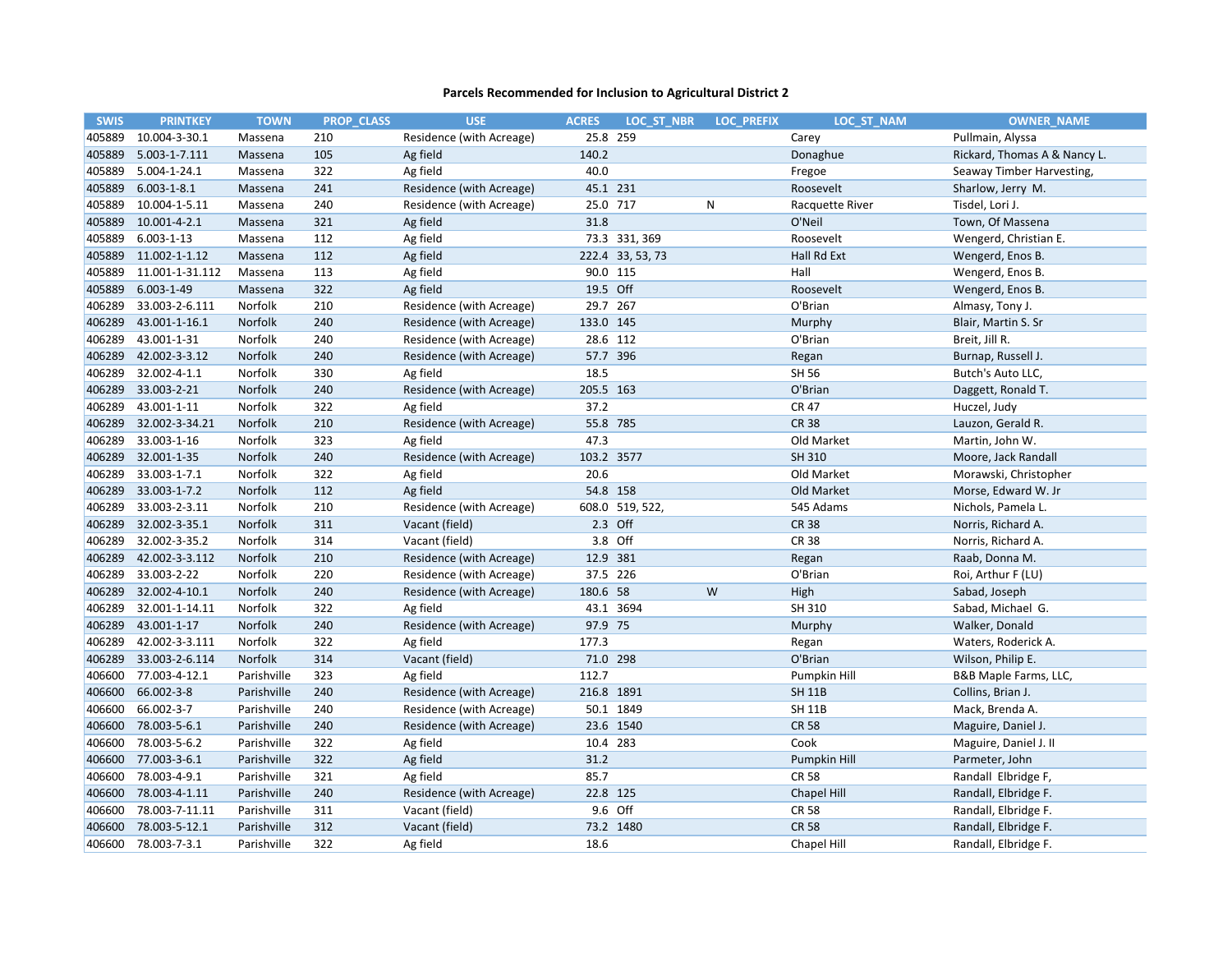| <b>SWIS</b> | <b>PRINTKEY</b>          | <b>TOWN</b> |     | <b>PROP CLASS</b> | <b>USE</b>                   | <b>ACRES</b> | LOC ST NBR     | <b>LOC PREFIX</b> | <b>LOC ST NAM</b>       | <b>OWNER NAME</b>                 |
|-------------|--------------------------|-------------|-----|-------------------|------------------------------|--------------|----------------|-------------------|-------------------------|-----------------------------------|
| 406600      | 78.003-7-8.2             | Parishville | 330 |                   | Ag field                     | 16.0 Off     |                |                   | Chapel Hill             | Randall, Elbridge F.              |
| 406600      | 91.001-1-12.2            | Parishville | 322 |                   | Ag field                     | 69.9         |                |                   | <b>West Parishville</b> | TANG Real Estate Holding, LLC,    |
| 407000      | 90.001-2-6.111           | Pierrepont  | 270 |                   | Mobile Home (with Acreage    | 85.9 250     |                |                   | <b>Noyes</b>            | Cameron Revocable Trust, Susan A. |
| 407000      | 90.001-2-7.1             | Pierrepont  | 321 |                   | Ag field                     | 60.5 327     |                |                   | Noyes                   | Chambers, Steven                  |
| 407000      | 90.003-1-6.1             | Pierrepont  | 240 |                   | Residence (with Acreage)     | 33.9 93      |                |                   | Church                  | Charamella, John                  |
| 407000      | 90.001-2-14.2            | Pierrepont  | 120 |                   | Ag field                     | 41.0         |                |                   | Anderson                | Gebarten Acres,                   |
| 407000      | 90.001-2-5.212           | Pierrepont  | 322 |                   | Ag field                     | 39.5 Off     |                |                   | <b>Noyes</b>            | Gebarten Acres,                   |
| 407000      | 90.001-2-1.11            | Pierrepont  | 240 |                   | Residence (with Acreage)     | 75.8 181     |                |                   | Hadley                  | Haggett, April M (LU)             |
| 407000      | 90.003-1-7.11            | Pierrepont  | 240 |                   | Residence (with Acreage)     | 303.9 201    |                |                   | Church                  | McCuen, Thomas E.                 |
| 407000      | 90.003-1-10.21           | Pierrepont  | 116 |                   | Ag field                     |              | 48.7 246       |                   | Hadley                  | Planty, Kenneth P.                |
| 407000      | 90.001-2-14.111          | Pierrepont  | 322 |                   | Ag field                     | 12.1 163     |                |                   | <b>Noyes</b>            | Rouleau, Raymond                  |
| 407401      | 42.083-1-2               | Norwood     | 311 |                   | Vacant (field)               | 2.6 51       |                |                   | Morgan                  | Ashley, Tonya J.                  |
|             | 407401 42.075-2-4        | Norwood     | 311 |                   | Vacant (field)               |              | 2.3 Off        |                   | Morgan                  | Deon, Mark A.                     |
| 407401      | 42.083-1-3               | Norwood     | 311 |                   | Vacant (field)               |              | 1.4 Off        |                   | Morgan                  | Hoyt, Donald                      |
| 407401      | 42.058-4-1.211           | Norwood     | 105 |                   | Ag field                     | 97.8 101     |                | $\mathsf{N}$      | Main                    | Kuenzler, Brent                   |
| 407489      | 42.004-3-16              | Potsdam     | 210 |                   | Residence (with Acreage)     |              | 5.3 121        |                   | <b>CR48</b>             | Ashley, Tonya                     |
| 407489      | 76.002-1-38              | Potsdam     | 240 |                   | Residence (with Acreage)     | 34.3 657     |                |                   | South Canton            | Boslet, Sally (LU) J.             |
| 407489      | 76.002-1-8.11            | Potsdam     | 322 |                   | Ag field                     | 100.0        |                |                   | Cr 59                   | Bruno, Jason A.                   |
| 407489      | 64.004-1-32.1            | Potsdam     | 322 |                   | Ag field                     | 20.8         |                |                   | Bagdad                  | Collins, Judy                     |
| 407489      | 76.002-1-34.3            | Potsdam     | 240 |                   | Residence (with Acreage)     | 18.0 604     |                |                   | South Canton            | Collins, William E.               |
| 407489      | 65.001-1-31              | Potsdam     | 323 |                   | Ag field                     | 75.4 Off     |                |                   | Regan                   | Cook, Adam                        |
| 407489      | 89.002-2-39.2            | Potsdam     | 322 |                   | Ag field                     | 197.4        |                |                   | Wilkinson               | Curtis, Ellis J. Jr.              |
| 407489      | 76.001-2-3.31            | Potsdam     | 280 |                   | Multiple residence (with Acr |              | 20.7 780,782   |                   | Bagdad                  | Daniels, Alan                     |
| 407489      | 42.004-3-6               | Potsdam     | 314 |                   | Vacant (field)               | 8.0          |                |                   | Cr 48                   | Deon, Mark A.                     |
| 407489      | 76.001-2-46              | Potsdam     | 240 |                   | Residence (with Acreage)     | 13.7 653     |                |                   | South Canton            | Desmond, Laura                    |
| 407489      | 42.003-2-29.121          | Potsdam     | 210 |                   | Residence (with Acreage)     |              | 3.6 530        |                   | Austin Ridge Rd         | Finen Maple Products, LLC         |
| 407489      | 42.004-3-1               | Potsdam     | 240 |                   | Residence (with Acreage)     | 14.9 45      |                |                   | Norwood Knapps Station  | Grant, James A. Jr                |
| 407489      | 42.004-4-1.1             | Potsdam     | 240 |                   | Residence (with Acreage)     |              | 74.5 1504      |                   | River                   | Haggett, Brian J.                 |
| 407489      | 76.003-1-1.11            | Potsdam     | 240 |                   | Residence (with Acreage)     | 312.3 400    |                |                   | South Canton            | Healey, Robert                    |
| 407489      | 64.004-1-34              | Potsdam     | 240 |                   | Residence (with Acreage)     | 34.2 867     |                |                   | Bagdad                  | Hourihan, Gerald Joseph           |
| 407489      | 42.004-3-5               | Potsdam     | 210 |                   | Residence (with Acreage)     |              | 5.6 149        |                   | <b>Cr 48</b>            | Hoyt, Donald                      |
| 407489      | 76.001-2-11.1            | Potsdam     | 240 |                   | Residence (with Acreage)     | 108.6 465    |                |                   | South Canton            | Kingsley, Sandra S.               |
| 407489      | 75.003-2-2               | Potsdam     | 240 |                   | Residence (with Acreage)     |              | 86.3 6515,6517 |                   | <b>Ush 11</b>           | Ormsby, Anthony W.                |
| 407489      | 53.002-2-6.1             | Potsdam     | 240 |                   | Residence (with Acreage)     | 217.1 121    |                |                   | Adams                   | Potts, Edward                     |
| 407489      | 76.002-1-59              | Potsdam     | 240 |                   | Residence (with Acreage)     |              | 51.2 731,733   |                   | South Canton            | Robar, Frederick D. Sr            |
| 407489      | 76.001-1-17              | Potsdam     | 240 |                   | Residence (with Acreage)     |              | 161.2 387,390  |                   | South Canton            | Sackett, Richard G. Jr            |
| 407489      | 42.004-3-2.11            | Potsdam     | 314 |                   | Vacant (field)               | 5.8          |                |                   | <b>Cr 48</b>            | Sherman, Bernadette               |
| 407489      | 76.002-1-33              | Potsdam     | 240 |                   | Residence (with Acreage)     | 172.0 574    |                |                   | South Canton            | Smith, Spurgeon S.                |
| 407489      | 76.002-1-32              | Potsdam     | 321 |                   | Ag field                     | 25.7         |                |                   | Sweeney                 | Smith, Spurgeon S.                |
| 407800      | 132.002-2-4.1            | Russell     | 270 |                   | Mobile Home (with Acreage    |              | 94.4 475, 519  |                   | 521A Pyrites Russell    | Bessette, Laura (LU)              |
| 407800      | 118.001-2-10             | Russell     | 210 |                   | Residence (with Acreage)     | $0.7$ 73     |                |                   | Dutton                  | Bessette, Milton                  |
| 407800      | 132.001-2-13.1           | Russell     | 105 |                   | Ag field                     | 82.7         |                |                   | White                   | Bessette, Thomas                  |
| 407800      | 132.001-2-12.111 Russell |             | 322 |                   | Ag field                     | 47.4         |                |                   | Cr 17                   | Bessette, Thomas N.               |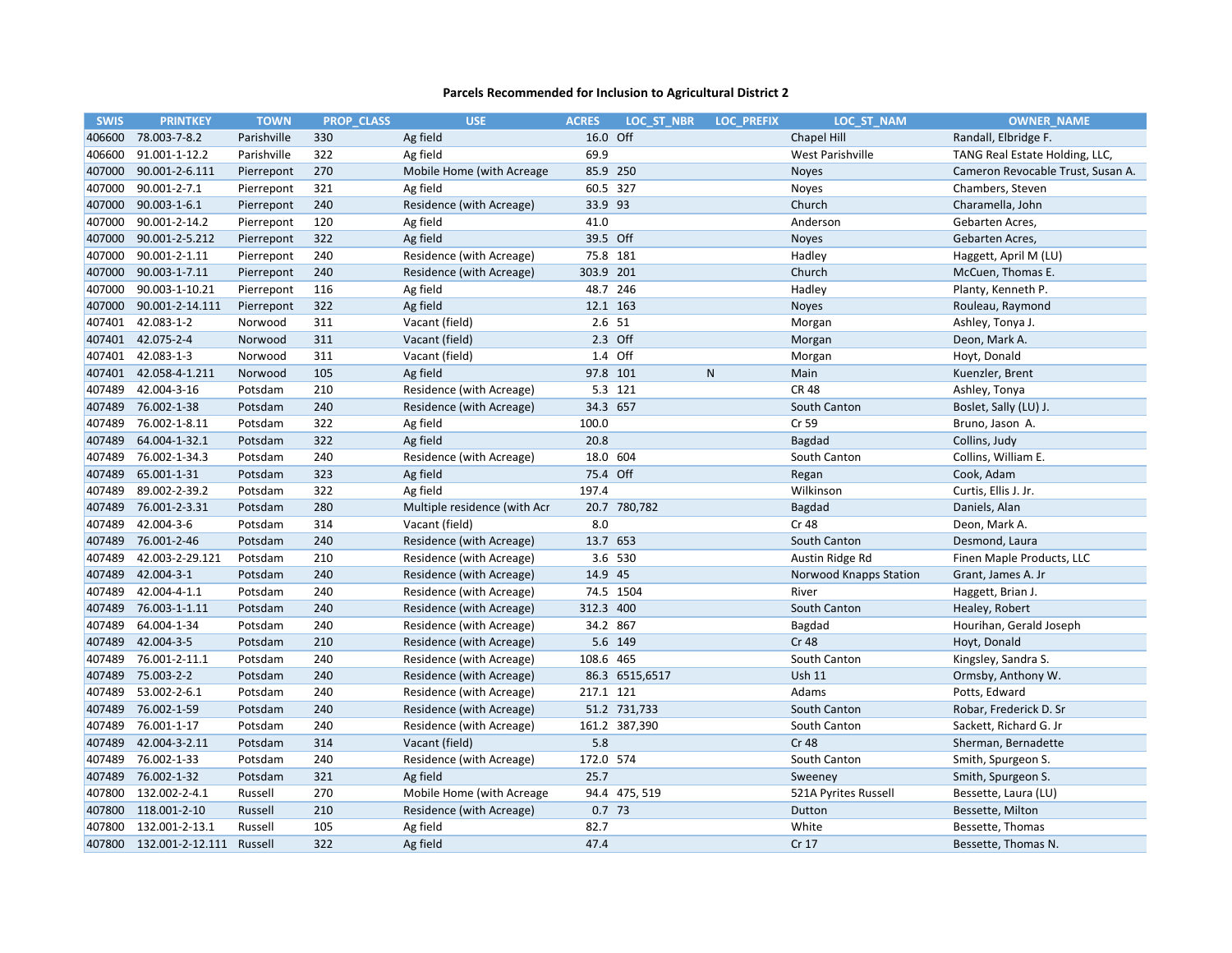| <b>SWIS</b> | <b>PRINTKEY</b>  | <b>TOWN</b> | <b>PROP CLASS</b> | <b>USE</b>                   | <b>ACRES</b> | LOC ST NBR      | <b>LOC PREFIX</b> | LOC ST NAM                                       | <b>OWNER NAME</b>              |
|-------------|------------------|-------------|-------------------|------------------------------|--------------|-----------------|-------------------|--------------------------------------------------|--------------------------------|
| 407800      | 132.001-2-8      | Russell     | 240               | Residence (with Acreage)     | 85.6         | 1900            |                   | Cr 17                                            | Black, Joey R.                 |
| 407800      | 133.001-1-28     | Russell     | 270               | Mobile Home (with Acreage    | 40.3 84      |                 |                   | West                                             | Bristol, Rodney H.             |
| 407800      | 133.003-1-42     | Russell     | 314               | Vacant (field)               | 6.2          |                 |                   | <b>CR 24</b>                                     | Caldwell, Raymond              |
| 407800      | 133.001-1-29.1   | Russell     | 322               | Ag field                     | 19.5         |                 |                   | Cr 25                                            | Coller, Lynn                   |
| 407800      | 117.004-2-7      | Russell     | 240               | Residence (with Acreage)     | 123.0 866    |                 |                   | <b>Pyrites Russell</b>                           | Crowe, Kathleen A.             |
| 407800      | 118.001-2-19     | Russell     | 240               | Residence (with Acreage)     | 210.0 746    |                 |                   | Cr 25                                            | DeGroat, Harry J.              |
| 407800      | 118.003-1-19.11  | Russell     | 280               | Multiple residence (with Acr |              | 23.9 581, 581A  |                   | West                                             | Enslow, Karen                  |
| 407800      | 132.001-3-3      | Russell     | 322               | Ag field                     | 14.8         |                 |                   | Cr 17                                            | Farlow, Robert M.              |
| 407800      | 117.002-2-10.2   | Russell     | 240               | Residence (with Acreage)     |              | 90.4 1049,1049A |                   | <b>Pyrites Russell</b>                           | Farr, Morgan J.                |
| 407800      | 118.001-2-9      | Russell     | 314               | Vacant (field)               | 2.8          |                 |                   | Cemetery                                         | Fernandes, R Jane              |
| 407800      | 132.001-2-12.112 | Russell     | 322               | Ag field                     | 75.5         |                 |                   | <b>CR 17</b>                                     | Gebarten Acres Real Estate,    |
| 407800      | 133.003-1-32.1   | Russell     | 910               | <b>Private Forest</b>        | 219.0        |                 |                   | Cr 24                                            | Grenier, Shawn M.              |
| 407800      | 132.001-2-1.1    | Russell     | 120               | Ag field                     | 286.1 86     |                 |                   | Lazy River                                       | Harter, Kenneth T.             |
| 407800      | 133.001-1-7      | Russell     | 240               | Residence (with Acreage)     | 76.4 372     |                 |                   | Cr 25                                            | Hewlett, Stephen C.            |
| 407800      | 132.001-3-1      | Russell     | 322               | Ag field                     | 14.2         |                 |                   | <b>CR 17</b>                                     | Hiawatha Institute for,        |
| 407800      | 132.003-2-1.12   | Russell     | 105               | Ag field                     | 71.3 170     |                 |                   | Marshville                                       | Hogle, Jon C.                  |
| 407800      | 117.002-2-8.1    | Russell     | 240               | Residence (with Acreage)     | 12.4 65      |                 |                   | Cassidy                                          | Holloway, Kyle                 |
| 407800      | 133.001-1-11.1   | Russell     | 240               | Residence (with Acreage)     | 175.8 326    |                 |                   | Cr 25                                            | Johnson, Steven P.             |
| 407800      | 118.001-1-20     | Russell     | 240               | Residence (with Acreage)     | 113.4 8      |                 |                   | Cassidy                                          | Katz, David R.                 |
| 407800      | 117.002-2-9.111  | Russell     | 240               | Residence (with Acreage)     | 120.5 1122   |                 |                   | Pyrites Russell Rd, 60 Town Li LaPoint, Craig D. |                                |
| 407800      | 133.003-1-2.2    | Russell     | 240               | Residence (with Acreage)     | 157.9 39     |                 |                   | <b>CR 25</b>                                     | Meilleur, Richard L.           |
| 407800      | 132.001-2-7      | Russell     | 240               | Residence (with Acreage)     | 191.2 107    |                 |                   | White                                            | Melanson, James                |
| 407800      | 118.001-2-15.111 | Russell     | 105               | Ag field                     | 83.7         |                 |                   | Dutton                                           | Moore, Rickie                  |
| 407800      | 132.001-2-6      | Russell     | 240               | Residence (with Acreage)     | 197.2 346    |                 |                   | Lazy River                                       | Palmer, Bruce A.               |
| 407800      | 132.001-3-10     | Russell     | 314               | Vacant (field)               |              | 9.5 Off         |                   | Marshville                                       | Parmeter, Eric                 |
| 407800      | 132.001-3-6      | Russell     | 322               | Ag field                     | 10.3         |                 |                   | Cr 17                                            | Parmeter, Eric                 |
| 407800      | 132.001-3-2      | Russell     | 322               | Ag field                     | 14.7         |                 |                   | Cr 17                                            | Plowman, Gary E.               |
| 407800      | 132.001-3-5      | Russell     | 210               | Residence (with Acreage)     |              | 5.1 2007        |                   | Cr 17                                            | Putnam, Noah G.                |
| 407800      | 132.001-3-8      | Russell     | 314               | Vacant (field)               | 8.5          |                 |                   | Cr 17                                            | Rawal, Rajendra                |
| 407800      | 132.002-2-2.1    | Russell     | 240               | Residence (with Acreage)     | 170.2 456    |                 |                   | Lazy River                                       | Reczko, Douglas E.             |
| 407800      | 132.001-3-4      | Russell     | 322               | Ag field                     | 24.8         |                 |                   | Cr 17                                            | Roy, Edward F.                 |
| 407800      | 132.001-2-14     | Russell     | 112               | Ag field                     | 88.0 176     |                 |                   | Lazy River                                       | Singvongsa, Phet               |
| 407800      | 118.001-2-20.11  | Russell     | 322               | Ag field                     | 106.7        |                 |                   | Cr 25                                            | Stone, William J.              |
| 407800      | 133.001-1-19     | Russell     | 240               | Residence (with Acreage)     | 88.4 165     |                 |                   | Cr 25                                            | Tupper, Neil D.                |
| 407800      | 132.001-2-5.1    | Russell     | 182               | Pheasant                     | 223.4 341    |                 |                   | Lazy River                                       | Watkins, Michael B.            |
| 407800      | 132.001-3-7      | Russell     | 314               | Vacant (field)               |              | 7.8 1977        |                   | Cr 17                                            | Wesley, John W.                |
| 407800      | 132.002-1-23.1   | Russell     | 270               | Mobile Home (with Acreage    | 160.8 561B   |                 |                   | Lazy River                                       | White, Richard A.              |
| 407800      | 117.004-2-12.11  | Russell     | 270               | Mobile Home (with Acreage    | 39.1 951     |                 |                   | <b>Pyrites Russell</b>                           | White, Wayne S.                |
| 407800      | 132.002-2-6.1    | Russell     | 322               | Ag field                     | 191.0        |                 |                   | <b>Pyrites Russell</b>                           | Whitmarsh, Frederick C Jr (LU) |
| 407800      | 132.003-2-1.2    | Russell     | 910               | <b>Private Forest</b>        | 189.4 276    |                 |                   | Marshville                                       | Whitton, Darrel R. Jr.         |
| 407800      | 118.001-5-3.1    | Russell     | 120               | Ag field                     | 31.7         |                 |                   | Cassidy                                          | Zeh, John P.                   |
| 407800      | 118.001-5-4      | Russell     | 120               | Ag field                     | 41.0         |                 |                   | Cassidy                                          | Zeh, John P.                   |
| 408000      | 25.003-4-10      | Stockholm   | 240               | Residence (with Acreage)     |              | 26.6 1043       |                   | Sh 420                                           | Barney, Royas E.               |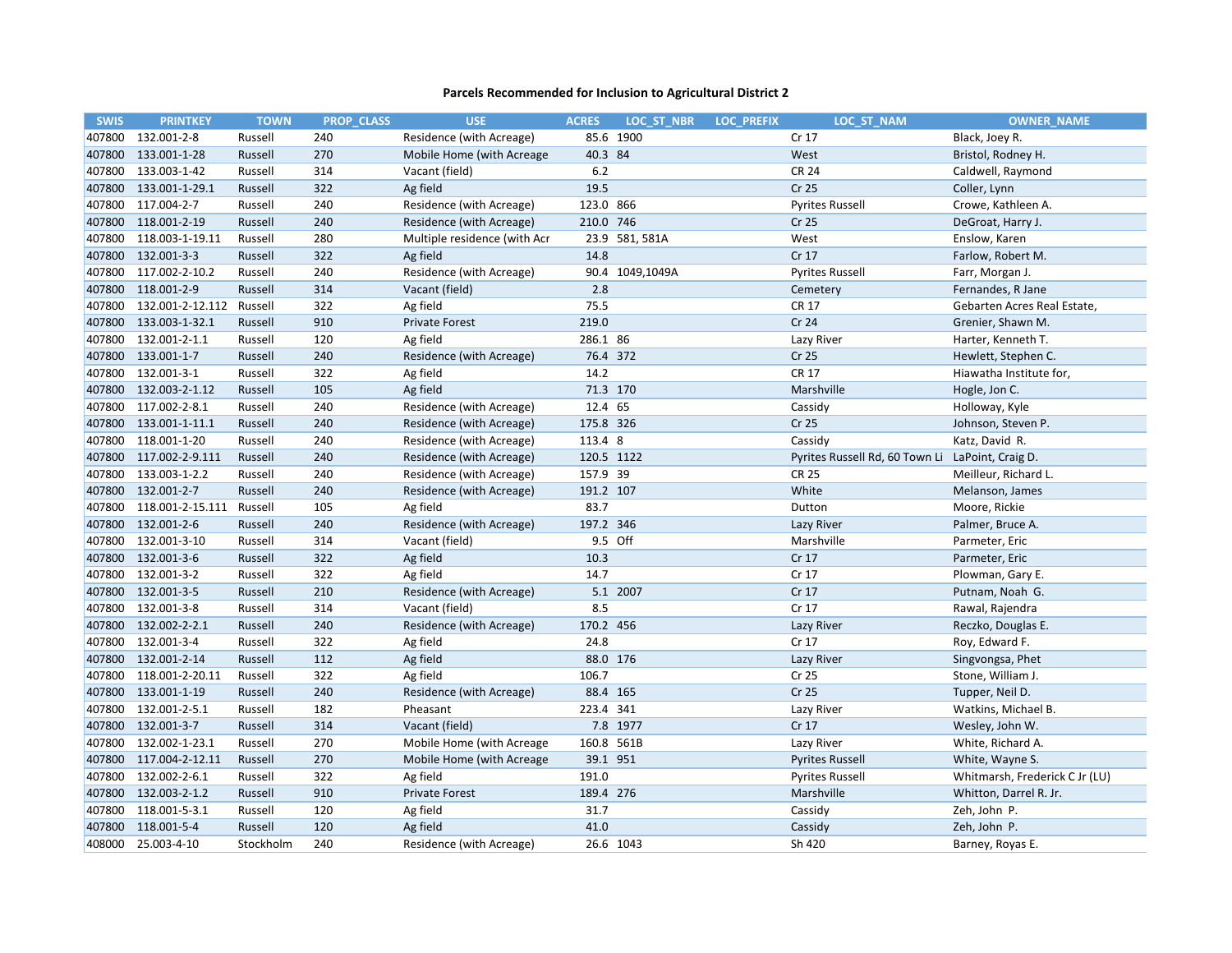| <b>SWIS</b> | <b>PRINTKEY</b> | <b>TOWN</b> |     | <b>PROP CLASS</b> | <b>USE</b>                  | <b>ACRES</b> | LOC ST NBR      | <b>LOC PREFIX</b> | LOC ST NAM                      | <b>OWNER NAME</b>           |
|-------------|-----------------|-------------|-----|-------------------|-----------------------------|--------------|-----------------|-------------------|---------------------------------|-----------------------------|
| 408000      | 43.003-3-2.1    | Stockholm   | 240 |                   | Residence (with Acreage)    |              | 46.2 1137       |                   | Old Market                      | Baxter, Stephen J.          |
| 408000      | 43.003-2-36     | Stockholm   | 910 |                   | <b>Private Forest</b>       | 25.0         |                 |                   | <b>Stockholm Knapps Station</b> | Blevins, Paul M.            |
| 408000      | 54.001-1-8      | Stockholm   | 240 |                   | Residence (with Acreage)    | 42.1 272     |                 |                   | <b>Stockholm Knapps Station</b> | <b>Blevins, Paul Martin</b> |
| 408000      | 54.002-2-24.11  | Stockholm   | 240 |                   | Residence (with Acreage)    | 72.2 91      |                 |                   | Livingston                      | Bruno, Jennifer L.          |
| 408000      | 33.002-2-18.11  | Stockholm   | 240 |                   | Residence (with Acreage)    |              | 71.6 3049, 3057 |                   | Cr 49                           | Chapman, John O. II         |
| 408000      | 43.003-2-14.11  | Stockholm   | 314 |                   | Vacant (field)              |              | 7.9 895         |                   | Old Market                      | Deleel, Jessica M.          |
| 408000      | 43.003-2-40     | Stockholm   | 210 |                   | Residence (with Acreage)    |              | 7.5 867         |                   | Old Market                      | Deleel, Paul C.             |
| 408000      | 43.001-2-25.1   | Stockholm   | 105 |                   | Ag field                    | 50.3         |                 |                   | Cr 47                           | Dufresne, Raymond A.        |
| 408000      | 34.002-1-11.11  | Stockholm   | 240 |                   | Residence (with Acreage)    | 136.9 616    |                 |                   | Sh 420                          | Dullea, Dennis T.           |
| 408000      | 34.004-3-31     | Stockholm   | 910 |                   | <b>Private Forest</b>       | 92.1         |                 |                   | Sh 420                          | Felix, Lance G.             |
| 408000      | 42.004-2-4.11   | Stockholm   | 240 |                   | Residence (with Acreage)    | 104.5 283    |                 |                   | <b>Cr 48</b>                    | Fiacco, Thomas              |
| 408000      | 44.002-2-2      | Stockholm   | 240 |                   | Residence (with Acreage)    | 182.5 321    |                 |                   | Sh 11C                          | Fiske, Kevin E.             |
| 408000      | 43.001-2-17.2   | Stockholm   | 105 |                   | Ag field                    | 10.2         |                 |                   | Cr 47                           | Fregoe, Ray L.              |
| 408000      | 25.003-4-13     | Stockholm   | 105 |                   | Ag field                    | 10.7         |                 |                   | Mahoney                         | Gauthier, Beverly           |
| 408000      | 25.003-4-2.11   | Stockholm   | 240 |                   | Residence (with Acreage)    | 176.6 500    |                 |                   | Mahoney                         | Gauthier, James (LU)        |
| 408000      | 25.003-2-10.2   | Stockholm   | 240 |                   | Residence (with Acreage)    |              | 49.9 1040       |                   | Sh 420                          | Gibbons, Ingrid             |
| 408000      | 43.001-4-27     | Stockholm   | 240 |                   | Residence (with Acreage)    | 16.1 667     |                 |                   | <b>Cr 48</b>                    | Green, Jay                  |
| 408000      | 54.002-1-34     | Stockholm   | 312 |                   | Vacant (field)              |              | 150.0 55,56     |                   | Duddy                           | Greene, Steven W.           |
| 408000      | 42.004-2-2      | Stockholm   | 240 |                   | Residence (with Acreage)    | 120.1 209    |                 |                   | <b>Cr 48</b>                    | Hand, Robert                |
| 408000      | 55.001-1-8.21   | Stockholm   | 240 |                   | Residence (with Acreage)    | 64.0 400     |                 |                   | Reagan                          | Hogan, Donald G.            |
| 408000      | 43.004-1-17     | Stockholm   | 240 |                   | Residence (with Acreage)    | 86.9 736     |                 |                   | Old Market                      | Hunt, Doris (LU)            |
| 408000      | 43.004-1-19     | Stockholm   | 322 |                   | Ag field                    | 58.6         |                 |                   | Old Market                      | Hunt, Doris (LU)            |
| 408000      | 43.004-1-21.2   | Stockholm   | 210 |                   | Residence (with Acreage)    |              | 8.6 774         |                   | Old Market                      | Hunt, Eric                  |
| 408000      | 25.003-2-4.111  | Stockholm   | 311 |                   | Vacant (field)              | 1.0          |                 |                   | Mahoney                         | Johnson(LU), Norman J.      |
| 408000      | 43.003-2-44     | Stockholm   | 910 |                   | <b>Private Forest</b>       | 178.9        |                 |                   | Old Market                      | Kennedy, Lyle               |
| 408000      | 54.001-1-5.1    | Stockholm   | 240 |                   | Residence (with Acreage)    |              | 4.6 353         |                   | Stockholm Knapps Station        | Lacoss, Robert              |
| 408000      | 43.003-2-19.1   | Stockholm   | 240 |                   | Residence (with Acreage)    | 45.9 429     |                 |                   | <b>Stockholm Knapps Station</b> | Lacroix, Amy                |
| 408000      | 43.003-2-17     | Stockholm   | 322 |                   | Ag field                    | 36.3         |                 |                   | Old Market                      | Lacroix, Amy                |
| 408000      | 33.002-2-3.1    | Stockholm   | 260 |                   | Seasonal Residence (with Ac |              | 27.0 3116       |                   | Cr 49                           | Liberty, Thomas A.          |
| 408000      | 33.002-2-18.12  | Stockholm   | 105 |                   | Ag field                    | 19.1         |                 |                   | <b>CR 49</b>                    | Liberty, Thomas J.          |
| 408000      | 33.002-2-4      | Stockholm   | 112 |                   | Ag field                    | 138.7 51     |                 |                   | Tryon                           | Liberty, Thomas J.          |
| 408000      | 55.001-1-12     | Stockholm   | 240 |                   | Residence (with Acreage)    | 93.2 461     |                 |                   | Reagan                          | Marsh, Eric A.              |
| 408000      | 43.004-1-21.1   | Stockholm   | 270 |                   | Mobile Home (with Acreage   | 38.5 798     |                 |                   | Old Market                      | McCargar, Stephen           |
| 408000      | 33.002-2-1.111  | Stockholm   | 240 |                   | Residence (with Acreage)    |              | 48.1 3129       |                   | Cr 49                           | McCarger, Scott R.          |
| 408000      | 43.003-2-28.1   | Stockholm   | 240 |                   | Residence (with Acreage)    | 100.3 1040   |                 |                   | Old Market                      | Miller, Katie J.            |
| 408000      | 43.001-4-26.2   | Stockholm   | 240 |                   | Residence (with Acreage)    | 48.6 605     |                 |                   | Cr 48                           | Nelson, Casey               |
| 408000      | 45.003-1-31.211 | Stockholm   | 240 |                   | Residence (with Acreage)    | 132.6 895    |                 |                   | <b>Buckton</b>                  | O'Brien, Robert             |
| 408000      | 54.001-2-7.1    | Stockholm   | 240 |                   | Residence (with Acreage)    | 14.2 255     |                 |                   | <b>Stockholm Knapps Station</b> | O'Brien, Timothy J. Sr      |
| 408000      | 33.002-2-1.112  | Stockholm   | 322 |                   | Ag field                    | 41.0         |                 |                   | O'Brien                         | Prentice, Peter             |
| 408000      | 54.001-1-2.112  | Stockholm   | 270 |                   | Mobile Home (with Acreage   |              | 1.8 337         |                   | <b>Stockholm Knapps Station</b> | Rabideau, Harold C.         |
| 408000      | 25.004-1-1      | Stockholm   | 113 |                   | Ag field                    | 96.5 704     |                 |                   | Mahoney                         | Rockwood, David A.          |
| 408000      | 55.001-1-48     | Stockholm   | 240 |                   | Residence (with Acreage)    | 25.7 424     |                 |                   | Reagan                          | Siebert, Arthur F.          |
| 408000      | 55.001-1-47     | Stockholm   | 910 |                   | <b>Private Forest</b>       | 48.9 Off     |                 |                   | Reagan                          | Siebert, Arthur F.          |